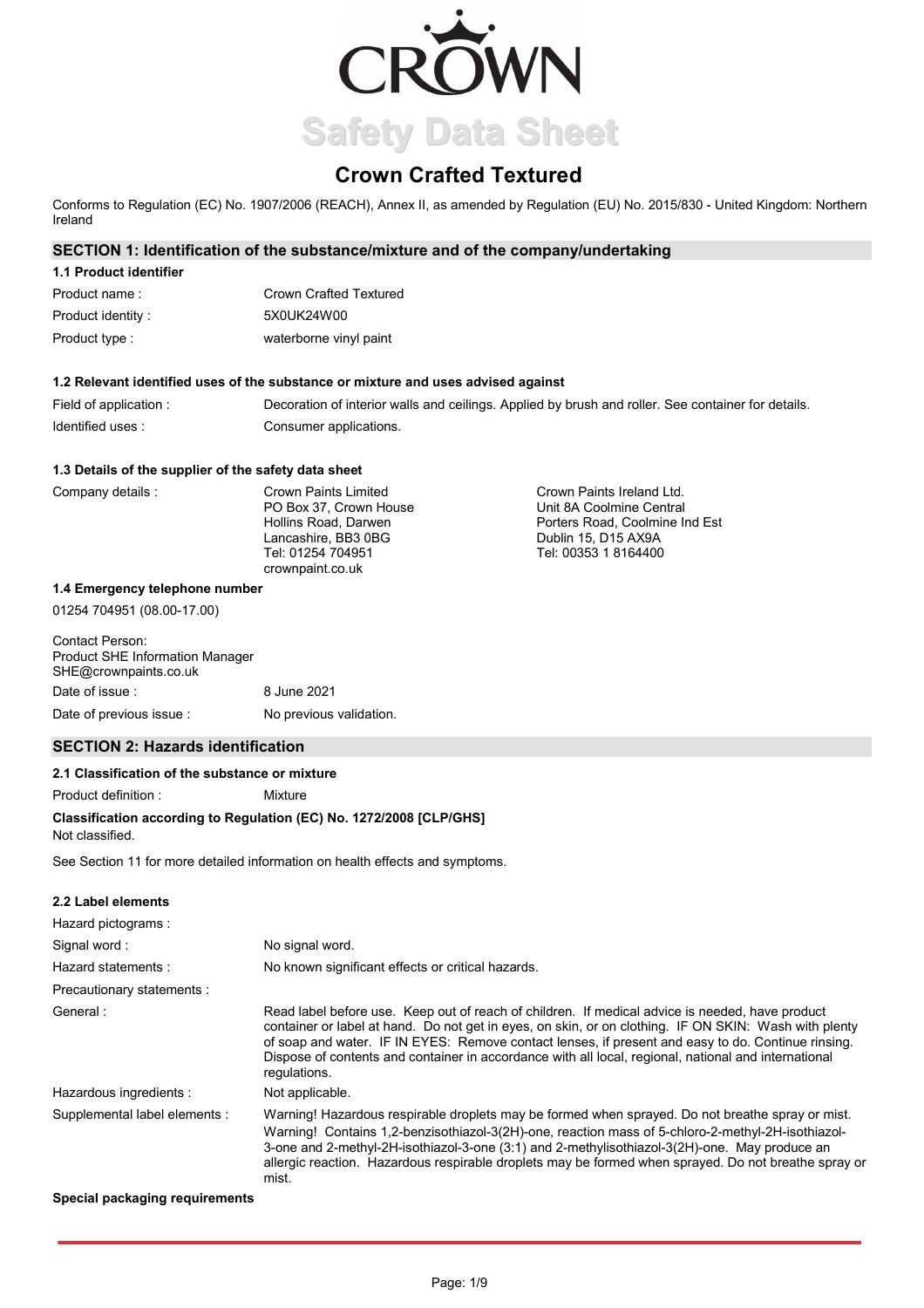# **SECTION 2: Hazards identification**

Containers to be fitted with childresistant fastenings : Not applicable.

Tactile warning of danger : Not applicable.

# **2.3 Other hazards**

Other hazards which do not result None known. in classification : This mixture does not contain any substances that are assessed to be a PBT or a vPvB.

# **SECTION 3: Composition/information on ingredients**

### **3.2 Mixtures**

| Product/ingredient name                                                                               | <b>Identifiers</b>                                                                     | $\frac{9}{6}$ | <b>Regulation (EC) No. 1272/2008 [CLP]</b>                                                                                                                                                                                                                                                 | Type          |
|-------------------------------------------------------------------------------------------------------|----------------------------------------------------------------------------------------|---------------|--------------------------------------------------------------------------------------------------------------------------------------------------------------------------------------------------------------------------------------------------------------------------------------------|---------------|
| titanium dioxide                                                                                      | REACH #: 01-2119489379-17  <br>EC: 236-675-5<br>CAS: 13463-67-7<br>Index: 022-006-00-2 | $≥5 - ≤10$    | Carc. 2, H351 (inhalation)                                                                                                                                                                                                                                                                 | $[1] [2] [*]$ |
| 1,2-benzisothiazol-3(2H)-one                                                                          | REACH #: 01-2120761540-60<br>EC: 220-120-9<br>CAS: 2634-33-5<br>Index: 613-088-00-6    | < 0.1         | Acute Tox. 4, H302<br>Skin Irrit. 2, H315<br>Eye Dam. 1, H318<br>Skin Sens. 1, H317<br>Aquatic Acute 1, H400 (M=1)                                                                                                                                                                         | $[1]$         |
| reaction mass of 5-chloro-2-methyl-<br>2H-isothiazol-3-one and 2-methyl-<br>2H-isothiazol-3-one (3:1) | REACH #: 01-2120764691-48<br>CAS: 55965-84-9<br>Index: 613-167-00-5                    | < 0.0025      | Acute Tox. 3, H301<br>Acute Tox. 2, H310<br>Acute Tox. 2, H330<br>Skin Corr. 1C, H314<br>Eye Dam. 1, H318<br>Skin Sens, 1A, H317<br>Aquatic Acute 1, H400 (M=100)<br>Aquatic Chronic 1, H410 (M=100)<br><b>EUH071</b>                                                                      | $[1]$         |
| 2-methylisothiazol-3(2H)-one                                                                          | REACH #: 01-2120761540-60<br>$EC: 220-239-6$<br>CAS: 2682-20-4<br>Index: 613-326-00-9  | < 0.01        | Acute Tox. 3. H301<br>Acute Tox. 3, H311<br>Acute Tox. 2, H330<br>Skin Corr. 1B, H314<br>Eye Dam. 1, H318<br>Skin Sens. 1A, H317<br>Aquatic Acute 1, H400 (M=10)<br>Aquatic Chronic 1, H410 (M=1)<br><b>EUH071</b><br>See Section 16 for the full text of the H statements declared above. | $[1]$         |

Contains titanium dioxide >1%. The Annex VI classification of TiO<sub>2</sub> does not apply to this mixture according to its Notes W, V and 10.

There are no additional ingredients present which, within the current knowledge of the supplier and in the concentrations applicable, are classified as hazardous to health or the environment and hence require reporting in this section.

Biocides deplete naturally or been chemically neutralised during the paint production process. The concentrations shown above, are before this depletion has taken place. Test have been conducted, either on the actual batches or equivalent production batches. These tests show that post-production concentration is below the classification threshold.

#### **Type**

[1] Substance classified with a health or environmental hazard

[2] Substance with a workplace exposure limit, see section 8.

[3] Substance meets the criteria for PBT according to Regulation (EC) No. 1907/2006, Annex XIII

[4] Substance meets the criteria for vPvB according to Regulation (EC) No. 1907/2006, Annex XIII

[5] Substance of equivalent concern

[6] Additional disclosure due to company policy

[\*] The classification as a carcinogen by inhalation applies only to mixtures placed on the market in powder form containing 1% or more of titanium dioxide particles with diameter  $\leq 10$  µm not bound within a matrix.

# **SECTION 4: First aid measures**

#### **4.1 Description of first aid measures**

| General:      | In all cases of doubt, or when symptoms persist, seek medical attention. Never give anything by mouth<br>to an unconscious person.                                                                                                                             |
|---------------|----------------------------------------------------------------------------------------------------------------------------------------------------------------------------------------------------------------------------------------------------------------|
| Eve contact:  | Check for and remove any contact lenses. Immediately flush eyes with plenty of water for at least 15<br>minutes, occasionally lifting the upper and lower eyelids. In all cases of doubt, or when symptoms<br>persist, seek medical attention.                 |
| Inhalation:   | Remove to fresh air. Keep person warm and at rest. If unconscious, place in recovery position and<br>seek medical advice.                                                                                                                                      |
| Skin contact: | Remove contaminated clothing and shoes. Wash skin thoroughly with soap and water or use<br>recognised skin cleanser. Do NOT use solvents or thinners.                                                                                                          |
| Ingestion:    | If swallowed, seek medical advice immediately and show this container or label. Keep person warm<br>and at rest. Do not induce vomiting unless directed to do so by medical personnel. Lower the head so<br>that vomit will not re-enter the mouth and throat. |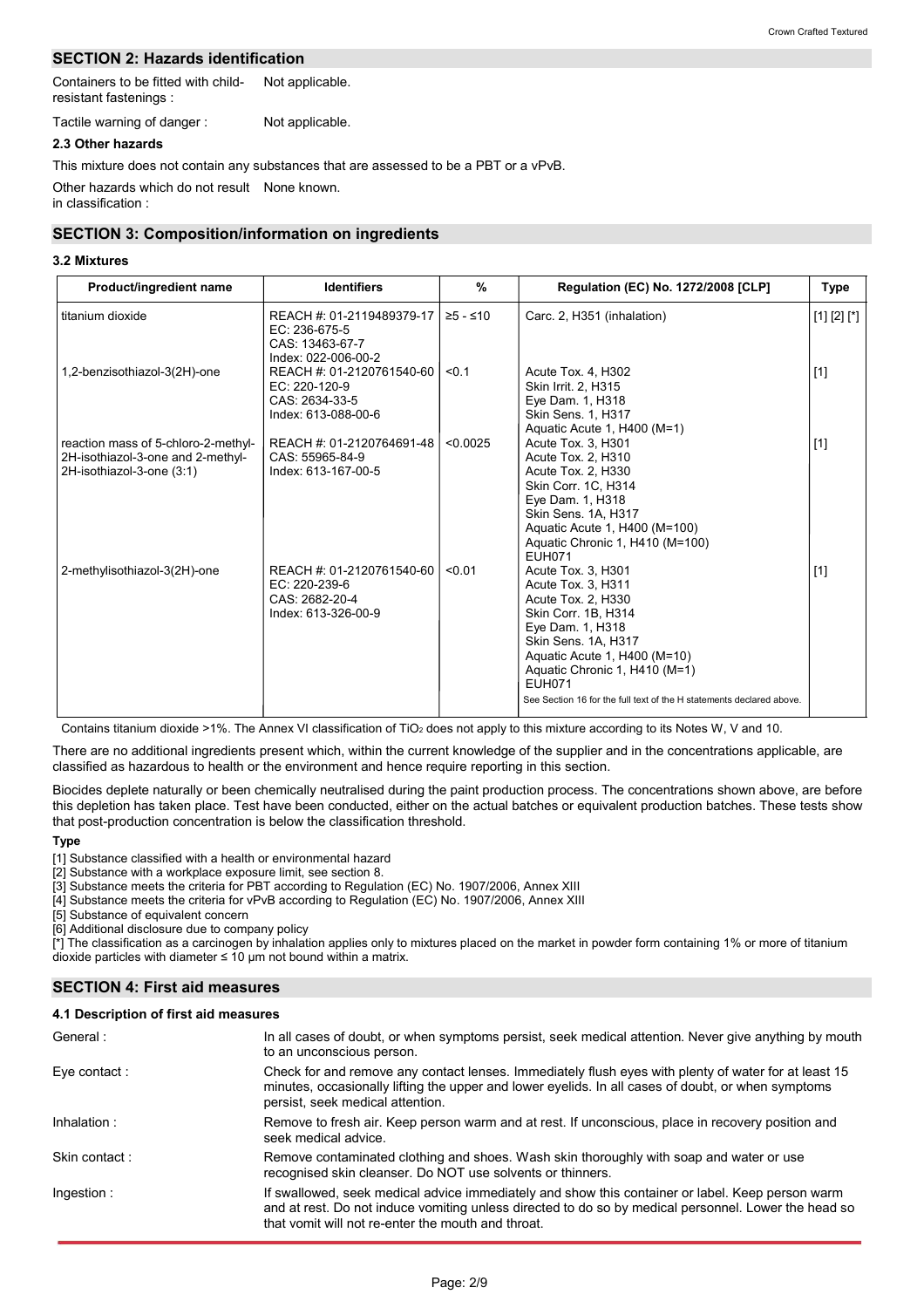# **SECTION 4: First aid measures**

Protection of first-aiders : No action shall be taken involving any personal risk or without suitable training.

### **4.2 Most important symptoms and effects, both acute and delayed**

| Potential acute health effects |                                                                                                                              |
|--------------------------------|------------------------------------------------------------------------------------------------------------------------------|
| Eye contact:                   | No known significant effects or critical hazards.                                                                            |
| Inhalation:                    | No known significant effects or critical hazards.                                                                            |
| Skin contact:                  | No known significant effects or critical hazards.                                                                            |
| Ingestion:                     | No known significant effects or critical hazards.                                                                            |
| Over-exposure signs/symptoms   |                                                                                                                              |
| Eye contact:                   | No specific data.                                                                                                            |
| Inhalation:                    | No specific data.                                                                                                            |
| Skin contact:                  | No specific data.                                                                                                            |
| Ingestion:                     | No specific data.                                                                                                            |
|                                | 4.3 Indication of any immediate medical attention and special treatment needed                                               |
| Notes to physician:            | Treat symptomatically. Contact poison treatment specialist immediately if large quantities have been<br>ingested or inhaled. |
| Specific treatments :          | No specific treatment.                                                                                                       |

# **SECTION 5: Firefighting measures**

| 5.1 Extinguishing media                                   |                                                                                                 |
|-----------------------------------------------------------|-------------------------------------------------------------------------------------------------|
| Extinguishing media:                                      | Recommended: alcohol resistant foam, $CO2$ , powders, water spray.<br>Not to be used: waterjet. |
| 5.2 Special hazards arising from the substance or mixture |                                                                                                 |

Hazardous combustion products : Decomposition products may include the following materials: carbon oxides metal oxide/oxides Hazards from the substance or mixture : In a fire or if heated, a pressure increase will occur and the container may burst.

# **5.3 Advice for firefighters**

Promptly isolate the scene by removing all persons from the vicinity of the incident if there is a fire. No action shall be taken involving any personal risk or without suitable training. Fire will produce dense black smoke. Exposure to decomposition products may cause a health hazard. Cool closed containers exposed to fire with water. Do not release runoff from fire to drains or watercourses. Fire-fighters should wear appropriate protective equipment and self-contained breathing apparatus (SCBA) with a full face-piece operated in positive pressure mode. Clothing for fire-fighters (including helmets, protective boots and gloves) conforming to European standard EN 469 will provide a basic level of protection for chemical incidents.

### **SECTION 6: Accidental release measures**

#### **6.1 Personal precautions, protective equipment and emergency procedures**

Exclude sources of ignition and ventilate the area. Floors may become slippery. Refer to protective measures listed in sections 7 and 8. No action shall be taken involving any personal risk or without suitable training.

#### **6.2 Environmental precautions**

Avoid dispersal of spilt material and runoff and contact with soil, waterways, drains and sewers. Inform the relevant authorities if the product has caused environmental pollution (sewers, waterways, soil or air).

#### **6.3 Methods and material for containment and cleaning up**

Stop leak if without risk. Move containers from spill area. Approach the release from upwind. Prevent entry into sewers, water courses, basements or confined areas. Wash spillages into an effluent treatment plant or proceed as follows. Contain and collect spillage with noncombustible, absorbent material e.g. sand, earth, vermiculite or diatomaceous earth and place in container for disposal according to local regulations (see Section 13). Contaminated absorbent material may pose the same hazard as the spilt product.

#### **6.4 Reference to other sections**

See Section 1 for emergency contact information. See Section 8 for information on appropriate personal protective equipment. See Section 13 for additional waste treatment information.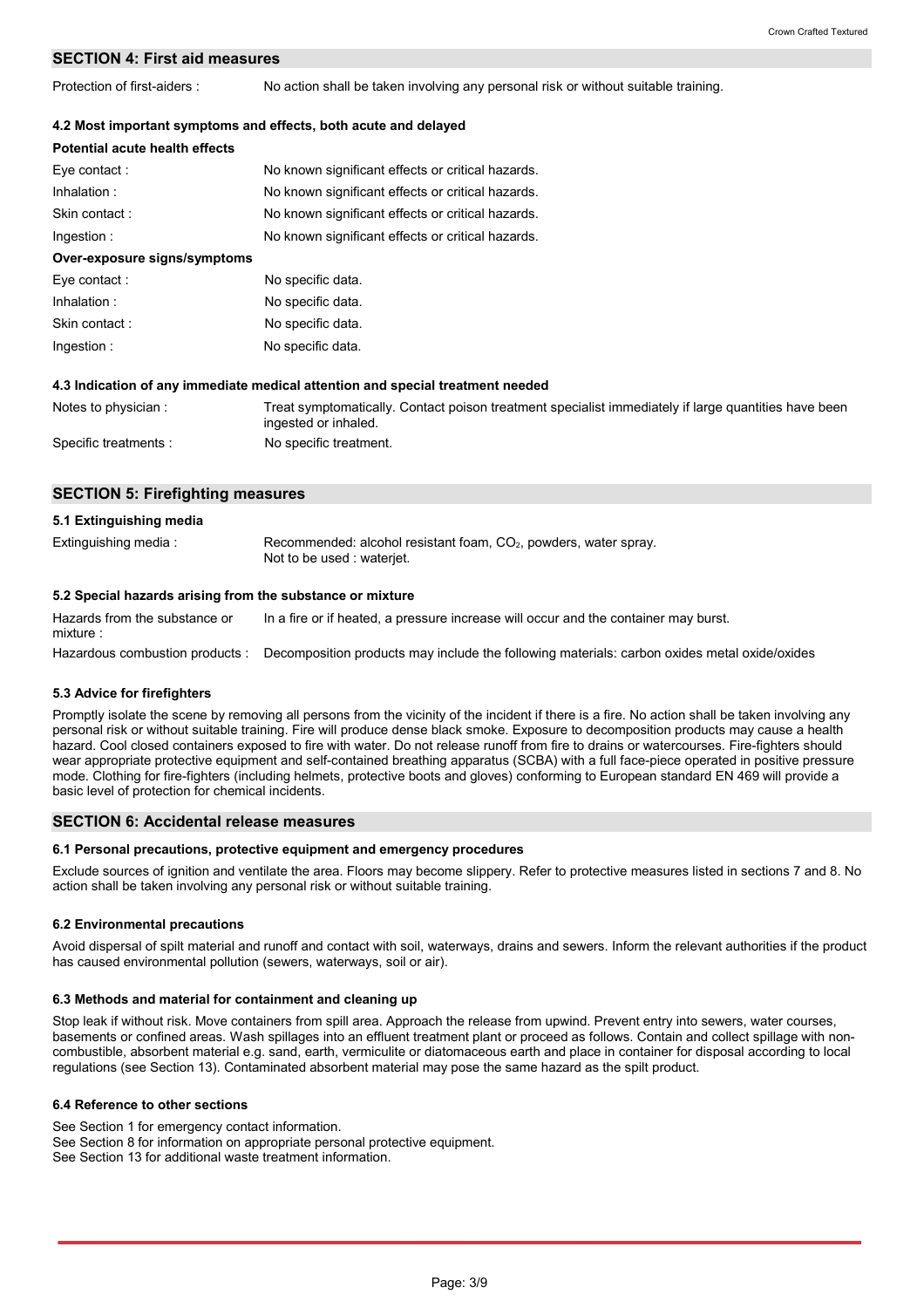# **SECTION 7: Handling and storage**

#### **7.1 Precautions for safe handling**

Put on appropriate personal protective equipment (see Section 8). Eating, drinking and smoking should be prohibited in areas where this material is handled, stored and processed. Workers should wash hands and face before eating, drinking and smoking. Remove contaminated clothing and protective equipment before entering eating areas. Persons with a history of skin sensitization problems should not be employed in any process in which this product is used. Do not get in eyes or on skin or clothing. Do not ingest. Avoid breathing vapour or mist. Keep in the original container or an approved alternative made from a compatible material, kept tightly closed when not in use. Empty containers retain product residue and can be hazardous. Do not reuse container.

Never use pressure to empty; the container is not a pressure vessel. Always keep in the same material as the supply container. Good housekeeping standards and regular safe removal of waste materials will minimise risks of spontaneous combustion and other fire hazards. The Manual Handling Operations Regulations may apply to the handling of containers of this product. Packs with a volume content of 5 litres or more may be marked with a maximum gross weight. To assist employers the following method of calculating the weight for any pack size is given. Take the pack size volume in litres and multiply this figure by the specific gravity (relative density) value given in section 9. This will give the net weight of the coating in kilograms. Allowance will then have to be made for the immediate packaging to give an approximate gross weight.

### **7.2 Conditions for safe storage, including any incompatibilities**

Store in accordance with local regulations. Store in a cool, well-ventilated area away from incompatible materials and ignition sources. Keep out of the reach of children. Keep away from: Oxidizing agents, strong alkalis, strong acids. No smoking. Prevent unauthorized access. Containers that are opened must be carefully resealed and kept upright to prevent leakage. Storage : Do not store below the following temperature: 5 °C

### **7.3 Specific end use(s)**

See separate Product Data Sheet for recommendations or industrial sector specific solutions.

# **SECTION 8: Exposure controls/personal protection**

### **8.1 Control parameters**

| Product/ingredient name | <b>Exposure limit values</b>                                                                                                                                                                                                                  |
|-------------------------|-----------------------------------------------------------------------------------------------------------------------------------------------------------------------------------------------------------------------------------------------|
| I propyleneglycol       | EH40/2005 WELs (United Kingdom (UK), 1/2020).<br>TWA: 10 mg/m <sup>3</sup> 8 hours. Form: Particulate<br>TWA: 150 ppm 8 hours. Form: total vapour and particulates<br>TWA: 474 mg/m <sup>3</sup> 8 hours. Form: total vapour and particulates |

#### **Recommended monitoring procedures**

If this product contains ingredients with exposure limits, personal, workplace atmosphere or biological monitoring may be required to determine the effectiveness of the ventilation or other control measures and/or the necessity to use respiratory protective equipment. Reference should be made to monitoring standards, such as the following: European Standard EN 689 (Workplace atmospheres - Guidance for the assessment of exposure by inhalation to chemical agents for comparison with limit values and measurement strategy) European Standard EN 14042 (Workplace atmospheres - Guide for the application and use of procedures for the assessment of exposure to chemical and biological agents) European Standard EN 482 (Workplace atmospheres - General requirements for the performance of procedures for the measurement of chemical agents) Reference to national guidance documents for methods for the determination of hazardous substances will also be required.

# **8.2 Exposure controls**

# **Appropriate engineering controls**

All engineering control measures used to control exposure to hazardous substances must be selected, maintained, examined and tested to meet the requirements of the Control Of Substances Hazardous to Health regulations (COSHH). Similarly all personal protective equipment, including respiratory protective equipment, must be selected, issued and maintained to meet the requirements of COSHH. These requirements include the provision of any necessary information, instruction and training with regard to their use. Special precautions should be taken during surface preparation of pre-1960's paint surfaces over wood and metal as they may contain harmful lead.

Provide adequate ventilation. Where reasonably practicable this should be achieved by the use of local exhaust ventilation and good general extraction. If these are not sufficient to maintain concentrations of solvent vapour below the relevant workplace exposure limits, suitable respiratory protection should be worn. (See personal protection below). Dry sanding, flame cutting and/ or welding of the dry paint film will give rise to dust and/ or hazardous fumes. Wet sanding should be used wherever possible. If exposure cannot be avoided by the provision of local exhaust ventilation, suitable respiratory protective equipment should be worn.

#### **Individual protection measures**



General : Gloves must be worn for all work that may result in soiling. Apron/coveralls/protective clothing must be

Hygiene measures :

Wash hands, forearms, and face thoroughly after handling compounds and before eating, smoking, worn when soiling is so great that regular work clothes do not adequately protect skin against contact with the product. Safety eyewear should be used when there is a likelihood of exposure.

using lavatory, and at the end of day.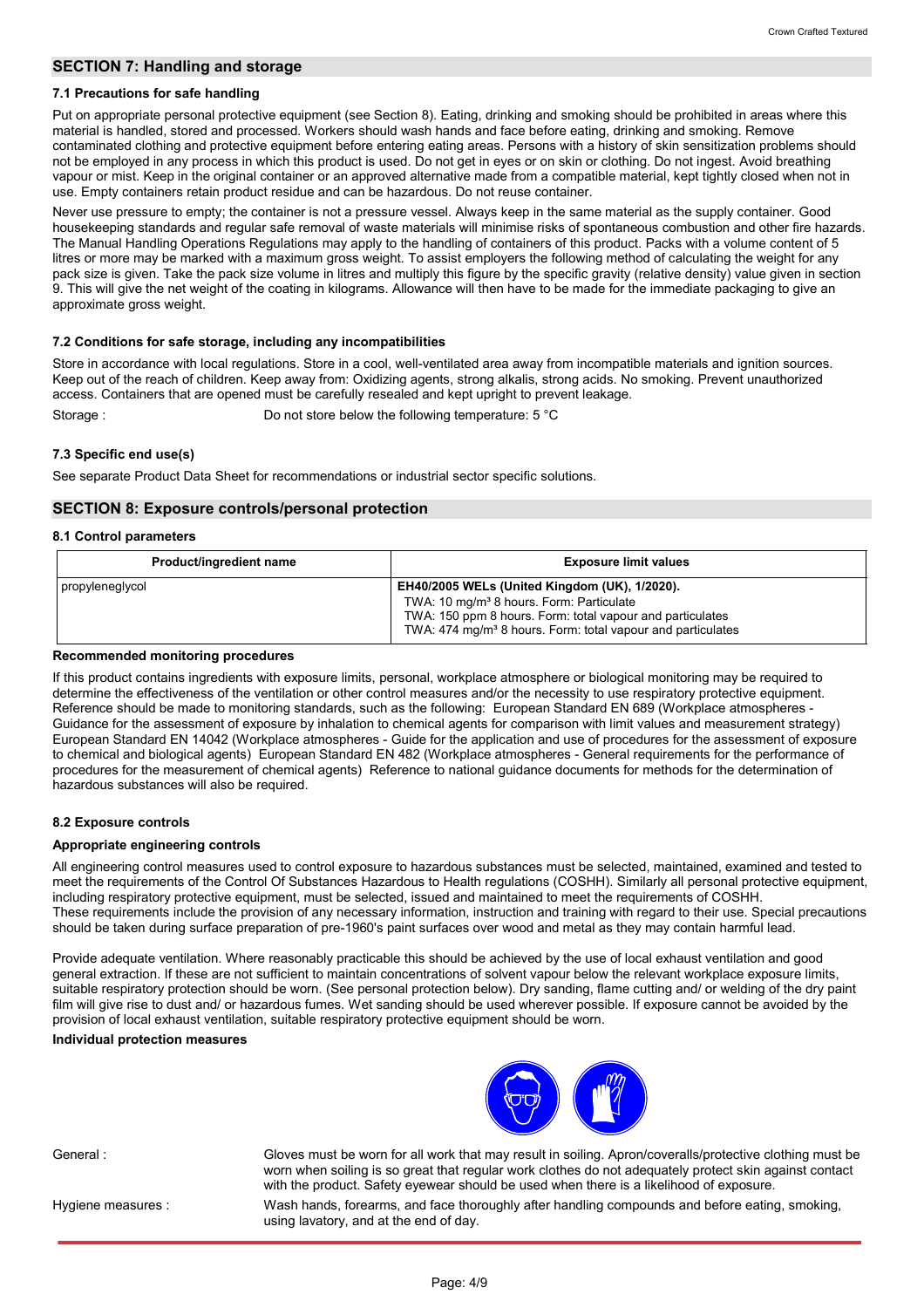# **SECTION 8: Exposure controls/personal protection**

| Eye/face protection :   | Safety eyewear complying with an approved standard should be used when a risk assessment<br>indicates this is necessary to avoid exposure to liquid splashes, mists, gases or dusts. If contact is<br>possible, the following protection should be worn, unless the assessment indicates a higher degree of<br>protection: safety glasses with side-shields. |
|-------------------------|--------------------------------------------------------------------------------------------------------------------------------------------------------------------------------------------------------------------------------------------------------------------------------------------------------------------------------------------------------------|
| Hand protection:        | Wear chemical-resistant gloves (tested to EN374) in combination with 'basic' employee training. The<br>quality of the chemical-resistant protective gloves must be chosen as a function of the specific<br>workplace concentrations and quantity of hazardous substances.                                                                                    |
|                         | Since the actual work situation is unknown. Supplier of gloves should be contacted in order to find the<br>appropriate type. Below listed glove(s) should be regarded as generic advice:                                                                                                                                                                     |
|                         | Recommended: Silver Shield / Barrier / 4H gloves, nitrile rubber, neoprene rubber, butyl rubber, natural<br>rubber (latex), polyvinyl alcohol (PVA), polyvinyl chloride (PVC), Viton®                                                                                                                                                                        |
| Body protection:        | Personal protective equipment for the body should be selected based on the task being performed and<br>the risks involved handling this product.                                                                                                                                                                                                             |
| Respiratory protection: | Respirator selection must be based on known or anticipated exposure levels, the hazards of the<br>product and the safe working limits of the selected respirator.                                                                                                                                                                                            |

# **Environmental exposure controls**

Emissions from ventilation or work process equipment should be checked to ensure they comply with the requirements of environmental protection legislation. In some cases, fume scrubbers, filters or engineering modifications to the process equipment will be necessary to reduce emissions to acceptable levels.

# **SECTION 9: Physical and chemical properties**

### **9.1 Information on basic physical and chemical properties**

| Physical state:                                   | Liquid.                                                                                                                   |
|---------------------------------------------------|---------------------------------------------------------------------------------------------------------------------------|
| Odour:                                            | Non-characteristic.                                                                                                       |
| pH :                                              | 9                                                                                                                         |
| Melting point/freezing point:                     | 0°C This is based on data for the following ingredient: water                                                             |
| Boiling point/boiling range:                      | Testing not relevant or not possible due to nature of the product.                                                        |
| Flash point:                                      | Closed cup: $103^{\circ}$ C (217.4 $^{\circ}$ F)                                                                          |
| Evaporation rate:                                 | Testing not relevant or not possible due to nature of the product.                                                        |
| Flammability:                                     | Flammable in the presence of the following materials or conditions: open flames, sparks and static<br>discharge and heat. |
| Upper/lower flammability or<br>explosive limits : | $0.6 - 12.6$ vol %                                                                                                        |
| Vapour pressure :                                 | 3.173 kPa This is based on data for the following ingredient: water                                                       |
| Vapour density:                                   | Testing not relevant or not possible due to nature of the product.                                                        |
| Relative density:                                 | $1.315$ g/cm <sup>3</sup>                                                                                                 |
| Solubility(ies):                                  | Easily soluble in the following materials: cold water and hot water.                                                      |
| Partition coefficient (LogKow):                   | Testing not relevant or not possible due to nature of the product.                                                        |
| Auto-ignition temperature :                       | Testing not relevant or not possible due to nature of the product.                                                        |
| Decomposition temperature :                       | Testing not relevant or not possible due to nature of the product.                                                        |
| Viscosity:                                        | Kinematic: Not applicable.                                                                                                |
| Explosive properties :                            | Slightly explosive in the presence of the following materials or conditions: open flames, sparks and<br>static discharge. |
| Oxidising properties :                            | Testing not relevant or not possible due to nature of the product.                                                        |
| 9.2 Other information                             |                                                                                                                           |
| Solvent(s) % by weight :                          | Weighted average: 4 %                                                                                                     |

# **SECTION 10: Stability and reactivity**

Water % by weight : Weighted average: 46 %

### **10.1 Reactivity**

No specific test data related to reactivity available for this product or its ingredients.

# **10.2 Chemical stability**

The product is stable.

#### **10.3 Possibility of hazardous reactions**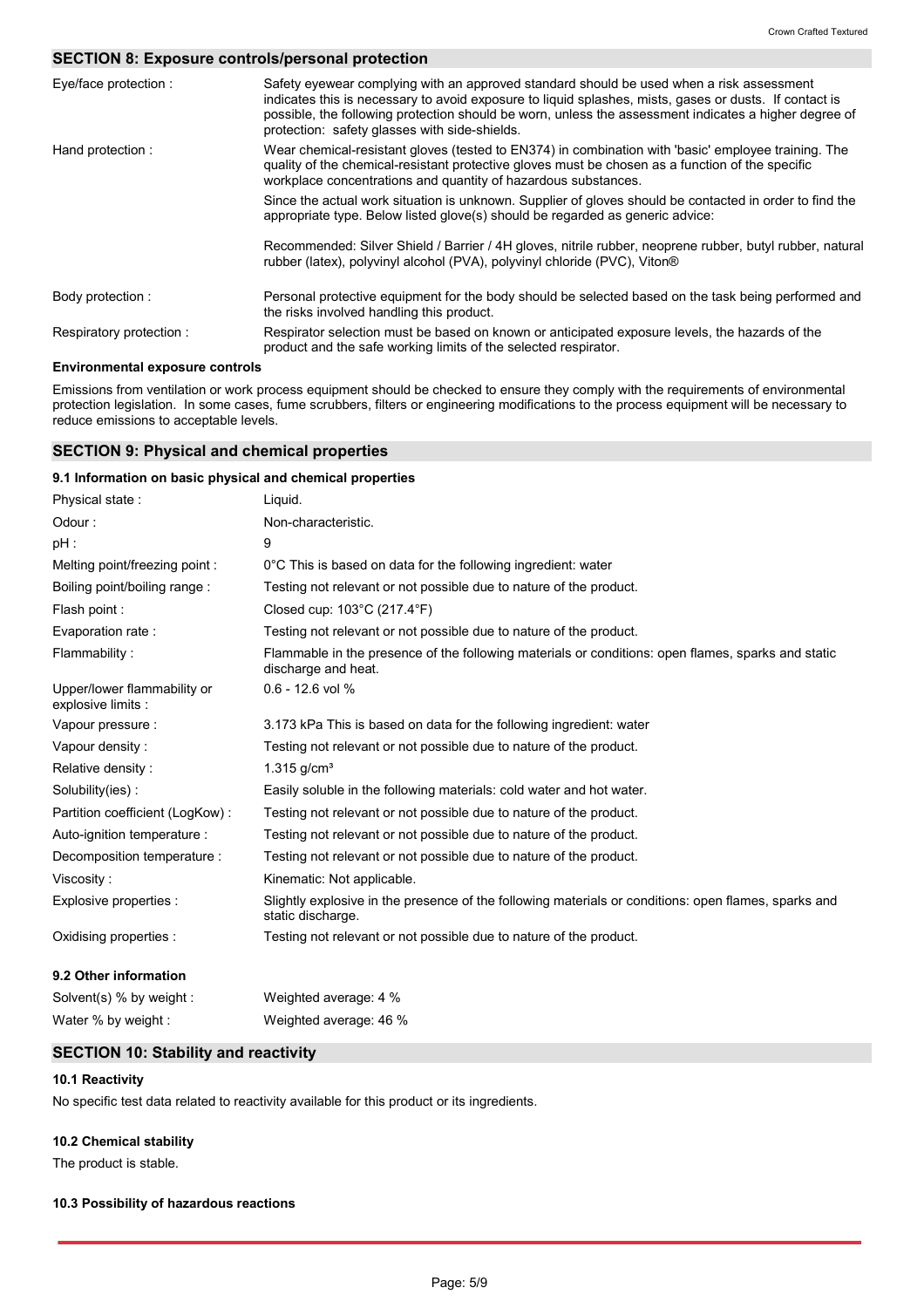# **SECTION 10: Stability and reactivity**

Under normal conditions of storage and use, hazardous reactions will not occur.

#### **10.4 Conditions to avoid**

No specific data.

#### **10.5 Incompatible materials**

Reactive or incompatible with the following materials: oxidising materials. Slightly reactive or incompatible with the following materials: reducing materials.

#### **10.6 Hazardous decomposition products**

When exposed to high temperatures (i.e. in case of fire) harmful decomposition products may be formed:

Decomposition products may include the following materials: carbon oxides metal oxide/oxides

# **SECTION 11: Toxicological information**

### **11.1 Information on toxicological effects**

The product has been assessed following the conventional method and is classified for toxicological hazards accordingly. This takes into account, where known, delayed and immediate effects and also chronic effects of components from short term and long term exposure by oral, inhalation and dermal routes of exposure and eye contact.

Repeated or prolonged contact with the mixture may cause removal of natural fat from the skin, resulting in non-allergic contact dermatitis and absorption through the skin.

If splashed in the eyes, the liquid may cause irritation and reversible damage.

#### **Acute toxicity**

| Product/ingredient name                                                                                                               | Result                                                      | <b>Species</b>             | Dose                                            | <b>Exposure</b> |
|---------------------------------------------------------------------------------------------------------------------------------------|-------------------------------------------------------------|----------------------------|-------------------------------------------------|-----------------|
| titanium dioxide                                                                                                                      | LC50 Inhalation Dusts and mists<br>LD50 Dermal<br>LD50 Oral | Rat<br>Rabbit<br>Rat       | $>6.8$ mg/l<br>>5000 mg/kg<br>>5000 mg/kg       | 4 hours         |
| 1,2-benzisothiazol-3(2H)-one<br>reaction mass of 5-chloro-2-methyl-<br>2H-isothiazol-3-one and 2-methyl-<br>2H-isothiazol-3-one (3:1) | LD50 Oral<br>LD50 Oral                                      | Rat - Male<br>Rat          | 670 mg/kg<br>69 mg/kg                           |                 |
| 2-methylisothiazol-3(2H)-one                                                                                                          | LC50 Inhalation Dusts and mists<br>LD50 Dermal<br>LD50 Oral | Rat<br>Rat<br>Rat - Female | $0.11$ mg/l<br>242 mg/kg<br>$183 \text{ mg/kg}$ | 4 hours         |

#### **Acute toxicity estimates**

| Route                                             | <b>ATE value</b> |
|---------------------------------------------------|------------------|
| No known significant effects or critical hazards. |                  |

#### **Irritation/Corrosion**

| Product/ingredient name             | Result                   | <b>Species</b> | <b>Score</b>             | <b>Exposure</b>                      |
|-------------------------------------|--------------------------|----------------|--------------------------|--------------------------------------|
| titanium dioxide                    | Skin - Mild irritant     | Human          |                          | 72 hours 300 Micrograms Intermittent |
| 1,2-benzisothiazol-3(2H)-one        | Skin - Irritant          | Rabbit         |                          | 4 hours                              |
|                                     | Eyes - Severe irritant   | Rabbit         |                          |                                      |
|                                     | Skin - Mild irritant     | Rabbit         | $\overline{\phantom{0}}$ |                                      |
| reaction mass of 5-chloro-2-methyl- | Skin - Severe irritant   | Human          | $\overline{\phantom{0}}$ | 0.01 Percent                         |
| 2H-isothiazol-3-one and 2-methyl-   |                          |                |                          |                                      |
| 2H-isothiazol-3-one (3:1)           |                          |                |                          |                                      |
|                                     | Skin - Severe irritant   | Rabbit         |                          |                                      |
|                                     | Eyes - Severe irritant   | Rabbit         |                          |                                      |
| 2-methylisothiazol-3(2H)-one        | Skin - Moderate irritant | Rabbit         | $\overline{\phantom{0}}$ |                                      |

#### **Sensitiser**

| Product/ingredient name                                                                        | Route of exposure    | <b>Species</b>                    | Result                                    |
|------------------------------------------------------------------------------------------------|----------------------|-----------------------------------|-------------------------------------------|
| 1,2-benzisothiazol-3(2H)-one<br>reaction mass of 5-chloro-2-methyl-                            | skin<br>skin<br>skin | Guinea pig<br>Mouse<br>Guinea pig | Sensitising<br>Sensitising<br>Sensitising |
| 2H-isothiazol-3-one and 2-methyl-<br>2H-isothiazol-3-one (3:1)<br>2-methylisothiazol-3(2H)-one | skin                 | Guinea pig                        | Sensitising                               |

# **Mutagenic effects**

No known significant effects or critical hazards.

# **Carcinogenicity**

No known significant effects or critical hazards.

#### **Reproductive toxicity**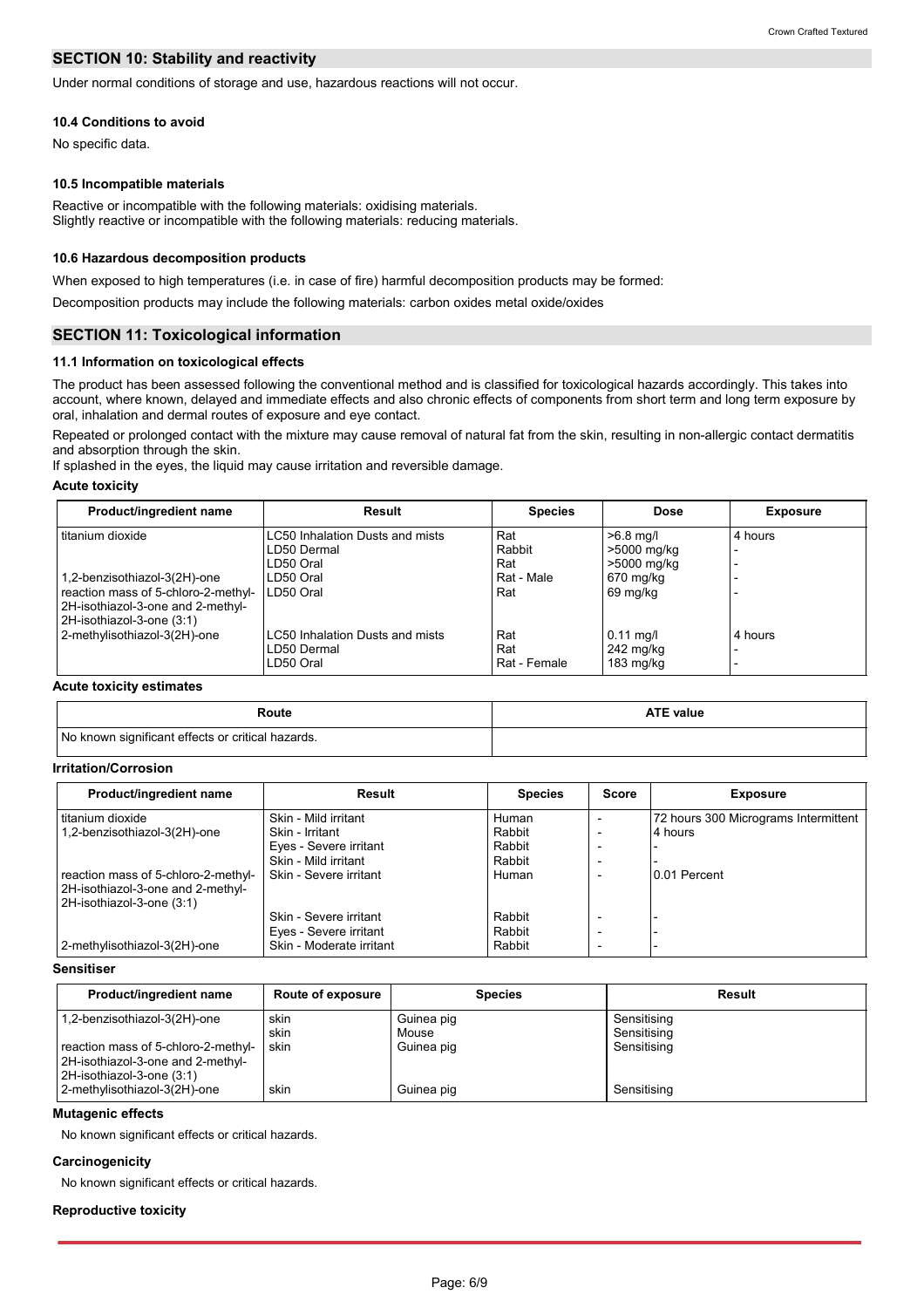No known significant effects or critical hazards.

# **Teratogenic effects**

No known significant effects or critical hazards.

# **Specific target organ toxicity (single exposure)**

Not available.

# **Specific target organ toxicity (repeated exposure)**

Not available.

# **Aspiration hazard**

Not available.

# **Information on likely routes of exposure**

Routes of entry anticipated: Oral, Dermal, Inhalation.

# **Potential chronic health effects**

Sensitisation : Contains reaction mass of 5-chloro-2-methyl-2H-isothiazol-3-one and 2-methyl-2H-isothiazol-3-one (3: 1). May produce an allergic reaction.

Other information :

No additional known significant effects or critical hazards.

# **SECTION 12: Ecological information**

### **12.1 Toxicity**

Do not allow to enter drains or watercourses.

| Product/ingredient name             | Result                              | <b>Species</b>                   | <b>Exposure</b> |
|-------------------------------------|-------------------------------------|----------------------------------|-----------------|
| titanium dioxide                    | Acute LC50 >100 mg/l                | Daphnia                          | 48 hours        |
|                                     | Acute LC50 >100 mg/l                | Fish                             | 96 hours        |
| 1,2-benzisothiazol-3(2H)-one        | Acute EC50 0.11 mg/l                | Algae                            | 72 hours        |
|                                     | Acute EC50 2.94 mg/l                | Daphnia                          | 48 hours        |
|                                     | Acute LC50 10 - 20 mg/l Fresh water | Crustaceans - Ceriodaphnia dubia | 48 hours        |
|                                     | Acute LC50 1.6 mg/l                 | Fish                             | 96 hours        |
| reaction mass of 5-chloro-2-methyl- | Acute EC50 0.018 mg/l               | Algae                            | 72 hours        |
| 2H-isothiazol-3-one and 2-methyl-   |                                     |                                  |                 |
| 2H-isothiazol-3-one (3:1)           |                                     |                                  |                 |
|                                     | Acute EC50 0.1 mg/l                 | Daphnia                          | 48 hours        |
|                                     | Acute LC50 0.188 mg/l               | Fish - Oncorhynchus mykiss       | 96 hours        |
| 2-methylisothiazol-3(2H)-one        | Acute EC50 0.158 mg/l               | Algae                            | 72 hours        |
|                                     | Acute EC50 0.063 mg/l               | Algae                            | 96 hours        |
|                                     | Acute EC50 0.87 mg/l                | Daphnia                          | 48 hours        |
|                                     | Acute LC50 0.056 ppm Marine water   | Crustaceans - Acartia tonsa      | 48 hours        |
|                                     | Acute LC50 4.77 mg/l                | Fish                             | 96 hours        |

# **12.2 Persistence and degradability**

| Product/ingredient name                                                                                                                                               | <b>Test</b>                                                             | Result                                                                               |                   | Dose |                         | <b>Inoculum</b> |
|-----------------------------------------------------------------------------------------------------------------------------------------------------------------------|-------------------------------------------------------------------------|--------------------------------------------------------------------------------------|-------------------|------|-------------------------|-----------------|
| 1,2-benzisothiazol-3(2H)-one<br>reaction mass of 5-chloro-2-methyl-<br>2H-isothiazol-3-one and 2-methyl-<br>2H-isothiazol-3-one (3:1)<br>2-methylisothiazol-3(2H)-one | OECD 301B Ready<br>Biodegradability -<br>CO <sub>2</sub> Evolution Test | 90 % - Readily - 28 days<br>62 % - Not readily - 28 days<br>98 % - Readily - 48 days |                   |      |                         |                 |
| Product/ingredient name                                                                                                                                               | <b>Aquatic half-life</b>                                                |                                                                                      | <b>Photolysis</b> |      | <b>Biodegradability</b> |                 |
| 1,2-benzisothiazol-3(2H)-one<br>reaction mass of 5-chloro-2-methyl-<br>2H-isothiazol-3-one and 2-methyl-<br>2H-isothiazol-3-one (3:1)                                 |                                                                         |                                                                                      |                   |      | Readily<br>Not readily  |                 |

### **12.3 Bioaccumulative potential**

| Product/ingredient name                                                                      | $LogP_{ow}$ | <b>BCF</b>    | <b>Potential</b> |
|----------------------------------------------------------------------------------------------|-------------|---------------|------------------|
| 1,2-benzisothiazol-3(2H)-one<br>I reaction mass of 5-chloro-2-methyl-2H-isothiazol-3-one and | 1.3<br>-3   | 6.95<br>< 100 | low<br>low       |
| 2-methyl-2H-isothiazol-3-one (3:1)<br>2-methylisothiazol-3(2H)-one                           | $-0.32$     | 3.16          | low              |

# **12.4 Mobility in soil**

Soil/water partition coefficient  $(K_{OC})$ : No known data avaliable in our database.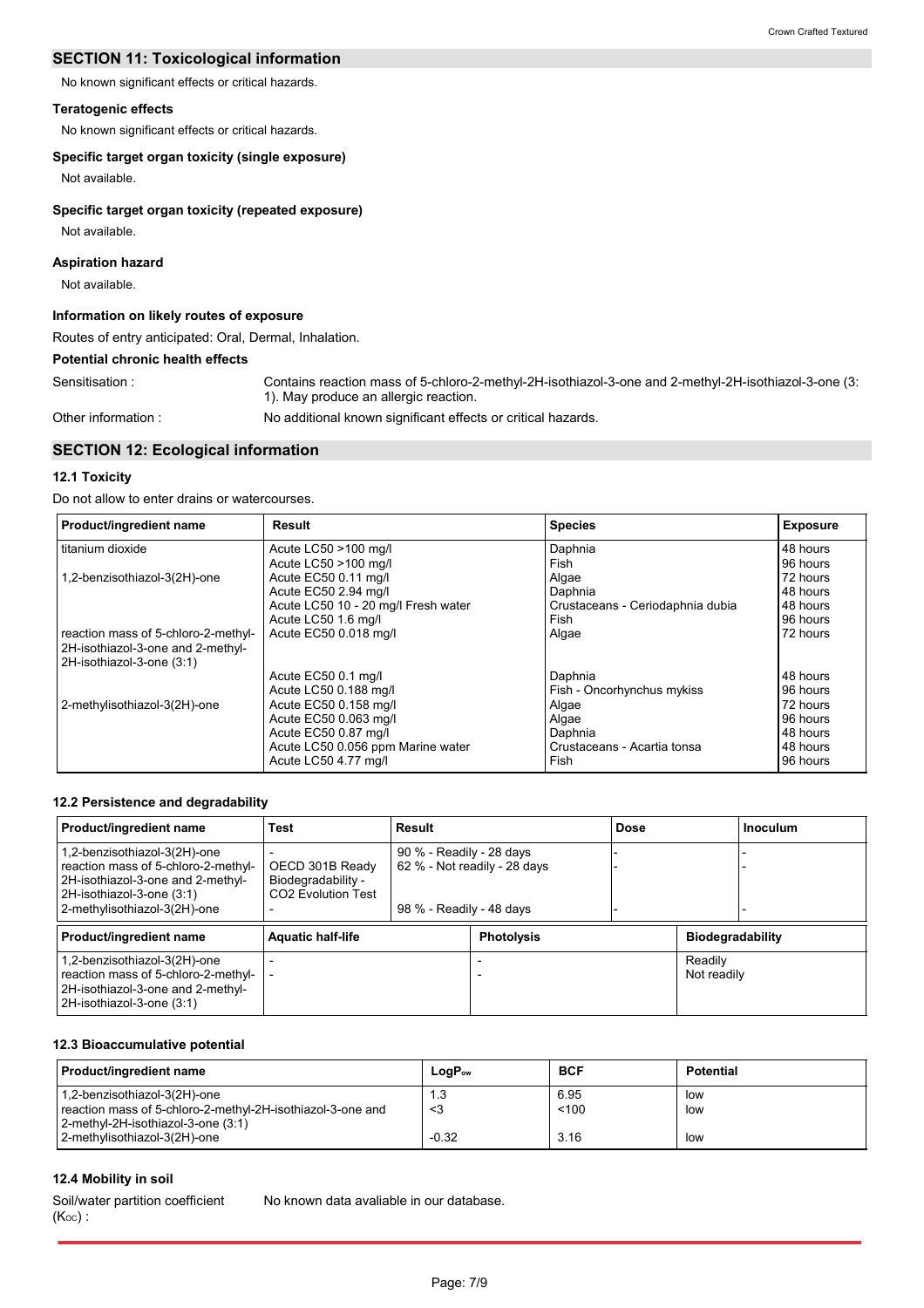# **SECTION 12: Ecological information**

Mobility :

No known data avaliable in our database.

### **12.5 Results of PBT and vPvB assessment**

This mixture does not contain any substances that are assessed to be a PBT or a vPvB.

#### **12.6 Other adverse effects**

No known significant effects or critical hazards.

### **SECTION 13: Disposal considerations**

#### **13.1 Waste treatment methods**

The generation of waste should be avoided or minimised wherever possible. Residues of the product is listed as hazardous waste. Dispose of according to all state and local applicable regulations. Waste should not be disposed of untreated to the sewer unless fully compliant with the requirements of all authorities with jurisdiction.

European waste catalogue (EWC) : 08 01 11\*

#### **Packaging**

Used containers, drained and/ or rigorously scraped out and containing dried residues of the supplied coating, are categorised as hazardous waste, with EWC code: 15 01 10\*.

If mixed with other wastes, the above waste code may not be applicable.

# **SECTION 14: Transport information**

Transport may take place according to national regulation or ADR for transport by road, RID for transport by train, IMDG for transport by sea, IATA for transport by air.

|                                | 14.1<br>UN no. | 14.2<br>Proper shipping name | 14.3<br>Transport hazard class(es) | 14.4<br>PG*              | 14.5    | Env <sup>*</sup> Additional information |
|--------------------------------|----------------|------------------------------|------------------------------------|--------------------------|---------|-----------------------------------------|
| <b>ADR/RID</b><br><b>Class</b> | Not regulated. |                              | $\overline{\phantom{a}}$           | $\overline{\phantom{0}}$ | $No. -$ |                                         |
| <b>IMDG</b><br>Class           | Not regulated. |                              | $\overline{\phantom{a}}$           | $\qquad \qquad$          | $No. -$ |                                         |
| <b>IATA</b><br>Class           | Not regulated. |                              | $\overline{\phantom{a}}$           | $\qquad \qquad$          | $No. -$ |                                         |

PG\* : Packing group

Env.\* : Environmental hazards

### **14.6 Special precautions for user**

**Transport within user's premises:** always transport in closed containers that are upright and secure. Ensure that persons transporting the product know what to do in the event of an accident or spillage.

#### **14.7 Transport in bulk according to IMO instruments**

Not applicable.

# **SECTION 15: Regulatory information**

#### **15.1 Safety, health and environmental regulations/legislation specific for the substance or mixture**

EU Regulation (EC) No. 1907/2006 (REACH) Annex XIV - List of substances subject to authorisation - Substances of very high concern **Annex XIV**

# None of the components are listed.

#### **Substances of very high concern**

None of the components are listed.

Not applicable. Annex XVII - Restrictions on the manufacture, placing on the market and use of certain dangerous substances, mixtures and articles

#### **Other EU regulations**

This product is not controlled under the Seveso III Directive.

**National regulations**

### **15.2 Chemical safety assessment**

This product contains substances for which Chemical Safety Assessments are still required.